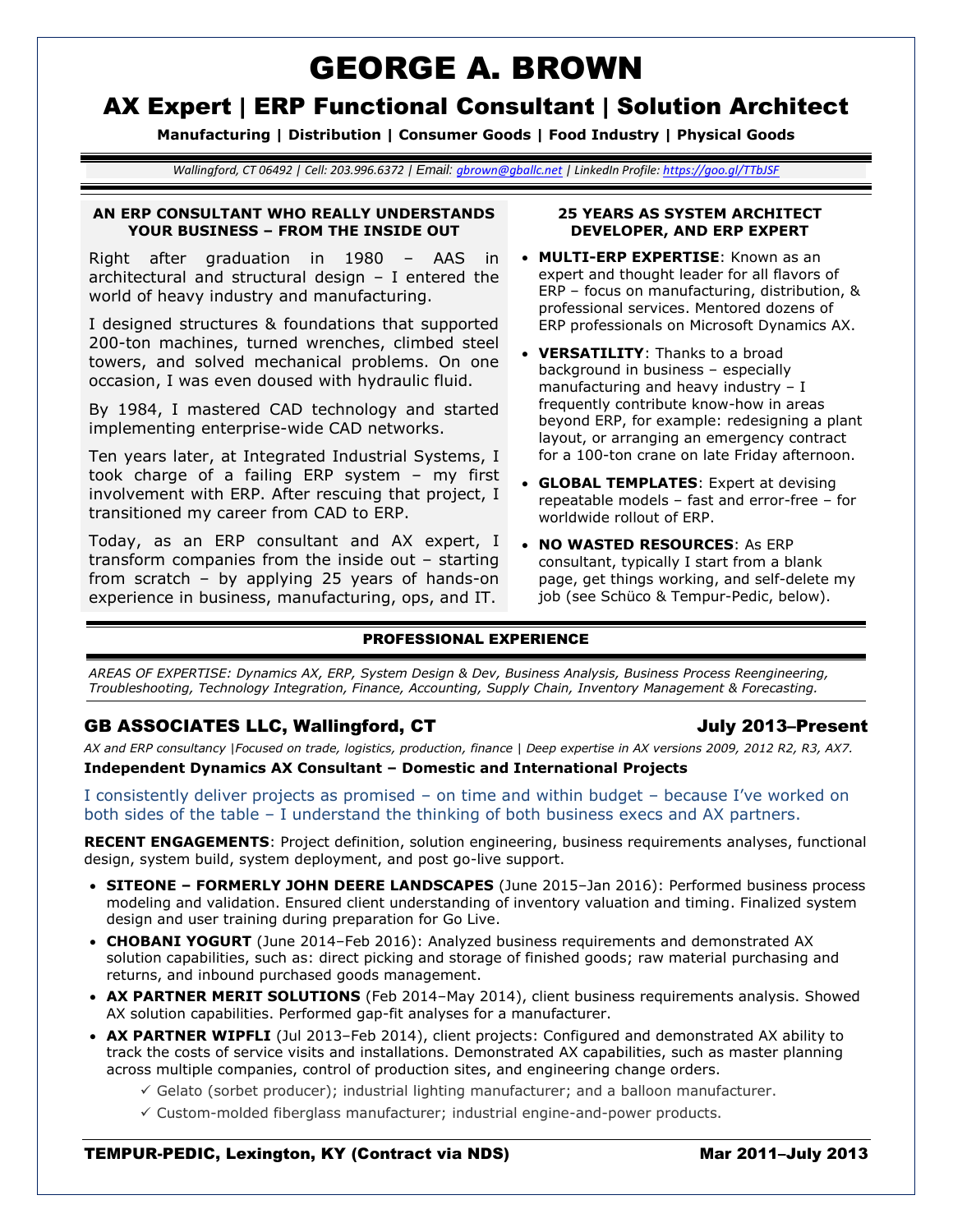*Subsidiary of Tempur Sealy International – the world's largest bedding provider | US HQ in Lexington, KY.*

### **Dynamics AX Solution Architect | Senior Functional Consultant**

Hired to lead replacement of Oracle with Dynamics AX. Turned around a failed AX implementation at the Denmark HQ, devised a foolproof implementation template, and led worldwide rollout of AX.

- **Scope**: Tempur-Pedic project was roughly similar to Schüco implementation (below), but the scale was 10X larger. Deployed a single global instance of Dynamics AX for 140 operational entities in over 40 countries. Tasks: project definition, solution engineering, requirements gathering, business process reengineering, functional design, system build, system deployment, and post-launch support.
- **HQ Turnaround**: Started in Lexington, KY (USA HQ), relocated to Denmark during March–July, and rescued a failed implementation of AX. Used Denmark project as basis for template and worldwide rollout.
- **Quick Adaptation**: In Canada, the AX implementation was halfway complete when Microsoft launched a major upgrade to Dynamics AX. Within a month, I learned the new version and launched it.

### SCHÜCO USA, Newington, CT **Oct 2007–Dec 2010**

*Sale and distribution of solar panels and custom building-facades (aluminum & glass) | HQ in Bielefeld, Germany | 4800 employees.* **ERP Project Manager | Business Analyst**

### Performed two separate and concurrent jobs – business analyst and project manager – and led the implementation of Dynamics AX for Schüco's "Tier 2" subsidiaries in USA and several countries.

- **Proof-of-Concept**: Schüco had already installed SAP for its main ERP and planned to use Dynamics AX an optimal choice for Schüco's overseas subsidiaries.
	- **Background**: Schüco USA's existing system used Excel (no automation). The corporate CIO was skeptical that AX could be adapted for Schüco's aluminum-building-facades BU, due to complex installation options and business rules. But SAP was overkill – an inefficient solution.
	- **Solution**: Applied the "Product Creator" feature of AX complemented by my personal knowledge of factory and foundry operations – and created a working AX prototype, which won CIO's approval.
- **Actions and Results**: Identified requirements, defined scope and schedule, and documented process gaps. Within first 6 months, implemented Microsoft Dynamics AX for financial operations and Solar Division BU. During next 8 months, implemented AX for the aluminum BU – considered an "impossible" feat by CIO. Created a data scrubbing-and-validation application that migrated 15 years of financial data.
- **Training and Mentoring**: Trained staff on AX, many of whom became AX Consultants. I communicate with them frequently – they are my network of AX experts who can find the answer to any problem.

### LEWTAN INDUSTRIES, Hartford, CT **Sept 2006–July 2007** Sept 2006–July 2007

*Advertising specialties and promotional items – privately held Silk screen and printing press to imprint items – 60 employees.*

### **Business Systems Analyst (Contract – Extended Twice)**

Hired to introduce basic IT infrastructure – email, servers, internet, databases – and replace the antiquated business system for orders, finance, and inventory. After the CS manager unexpectedly resigned, I took charge of customer service while concurrently running technical projects.

- **New Infrastructure**: Created several apps and databases call center, business rules, and complaint tracking. Selected and implemented a Microsoft Small Business Server for corporate email, shared calendaring, intranet web documentation, and application sharing.
- **Call Center and CS**: Improved employee efficiency and cut training time for new employees.

### IROQUOIS PIPELINE OPERATING COMPANY, Shelton, CT Feb 2002–May 2006

*Iroquois builds and maintains natural-gas pipelines that stretch from Canada to Long Island.*

### **Business Systems Analyst and Programmer**

Starting from scratch, created a "maintenance resources program" – hardware, applications, and Filemaker database – that replaced an antiquated paper system with real-time, error-free control of inspections, maintenance, and compliance reporting.

- **Main Project**: Replaced manual processing with automated data collection and reporting for more than 4,000 maintenance tasks. New system saved over 500 man hours annually.
- **Results**: Synchronized online reporting with a master database and automated maintenance scheduling.  $\checkmark$  Cut user-system downtime by 90. Accelerated IT customer service via clear procedures and targets.